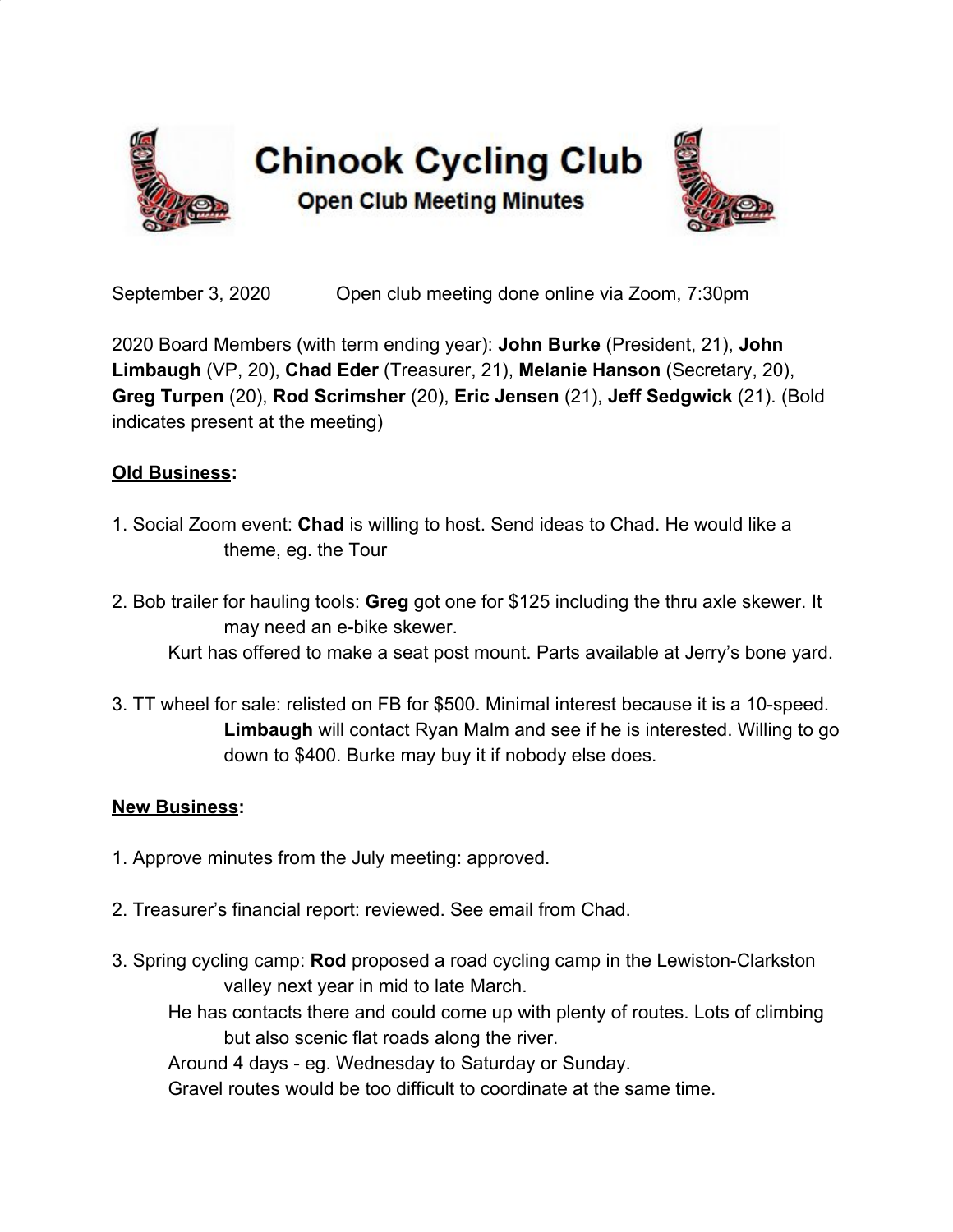Rod will work on routes over the next few weeks and make an itinerary. Provide suggested pace, mileage, climbing, expectations, etc.

- Require people to sign up well in advance, eg. around 2 months, and pay a deposit so the planning can move forward with expected numbers.
- 4. MTB series: options are 1) to have a mass start and have everyone ride the course at the same time on the same day, or 2) have a course open for multiple days for people to ride when able. It would be very difficult to have a course open for multiple days anywhere in town. Echo is the best option because it is on private land and rural. Permission to use the land has been granted.
	- One potential issue is it could be a long way for people to drive 3 times two hours each ride. Trying to maintain the mass start may not be worth it to some.
	- Three days starting in November. Saturday vs Sunday. Sunday was proposed and approved for this year as a trial to try to get more participation from the bike shops. Most are on board. Some have not responded yet.
	- Board approved \$1200 for prizes. Participants must attend all 3 events to be eligible.

**Greg** will work on the flyer.

- 5. TT series awards: Craig is working on it. He purchased trophies but is going to mount them on a block of wood and dress them up.
- 6. TT Dash for Cash: September 29. Rider's start times will be emailed out the night before. It is up to each rider to get to the start line on time but not too early or standing too close to anyone. Must maintain social distancing.

Email results to Craig.

- Awards and pizza party will be the following Saturday, October 3 in the afternoon at Flat Top Park. People should bring their own chairs. There is a covered area and it is secluded from the road.
- Richland is currently not taking reservations for the park. It is available on a first come, first served basis. If that changes, reservations are \$40/half day and Craig will try to reserve it.

People will have to remain spread out.

Expect 20-25 people.

**Chad** will ensure the pizza and beverages get there.

Will have alternative arrangements for anyone who does not want to attend to pick up their trophy.